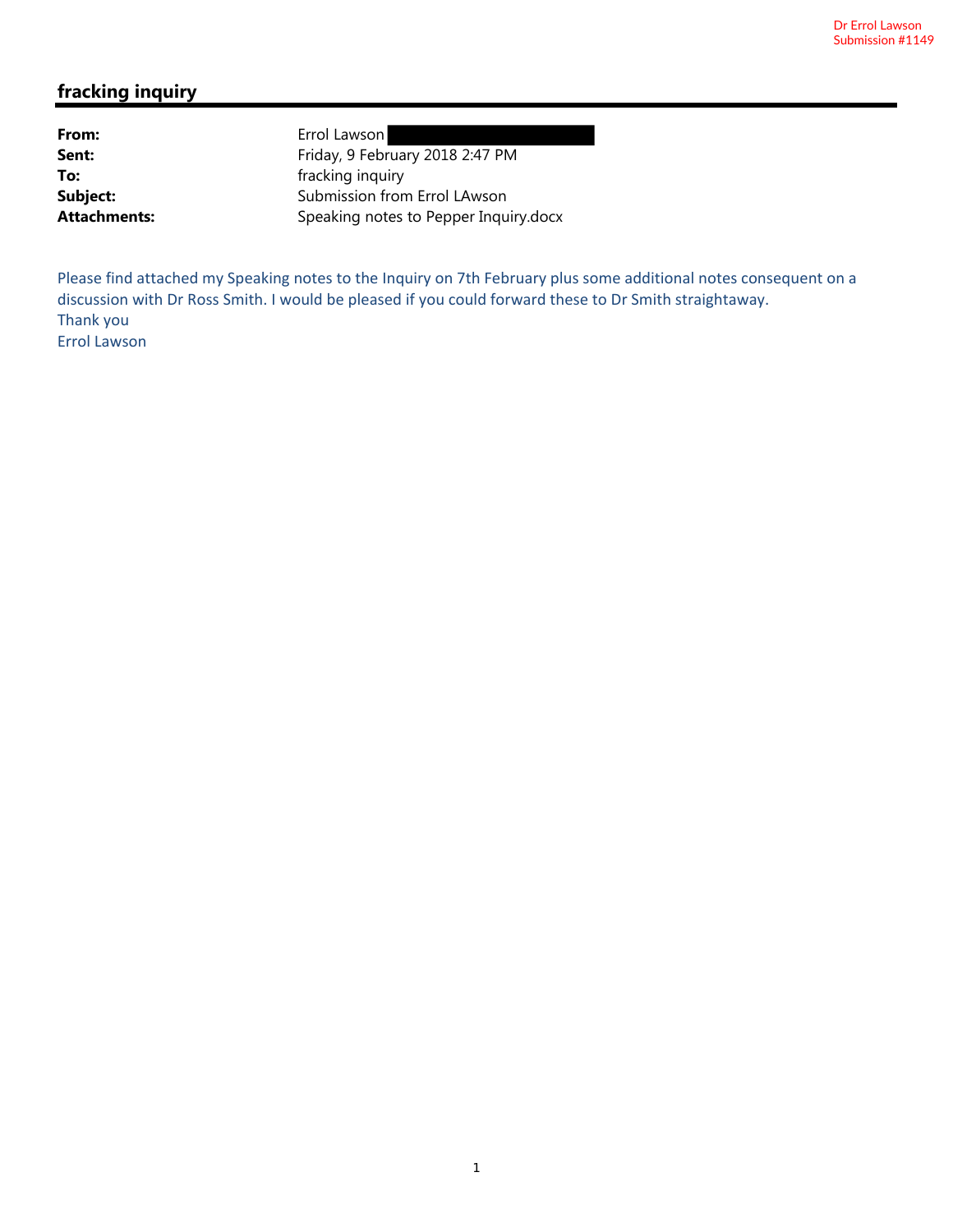**TO**: Scientific Inquiry into Hydraulic Fracturing in the Northern Territory **Atten**: Dr Ross Smith **From**: Errol Lawson **Date:** 9 February 2018 **Subject**: Speaking notes to Pepper Inquiry 7<sup>th</sup> February

Attached are my speaking notes for my verbal presentation to the Inquiry at Katherine on 7<sup>th</sup> February. They are unchanged from that verbal presentation. This covering note includes additional material on Well Integrity following a discussion with Dr Ross Smith at the conclusion of the public forum.

The discussion with Dr Smith prompted me to reread Appendix 14 of the Draft Final Report *Report into the shale gas well life cycle and well integrity* - CSIRO 2017.

My interests are loss of Well Integrity in the hundred year timescale and the consequences of such loss on the Tindal aquifer. My position is that of a medium term resident in Katherine. I hope that my descendents will have the choice of living, working and playing in and around Katherine. I believe I share that hope with the people who have voiced strong opposition to an unconventional gas industry. It is a hope that distinguishes us from the originators of much of the material in support of a gas industry.

For all parties the assessment of risk is based on the combination of probability of an event and its consequences. My cautionary approach is derived from the following extracts from Appendix 14:

Introduction

The drilling and hydraulic fracturing technologies used in shale gas projects have evolved from those used for conventional petroleum resources, with a great deal of innovation over the past two decades.

And Section 5.1.4

The National Petroleum Council (**NPC**) in the United States is an oil and natural gas advisory committee to the Secretary of Energy that comprises industry and non-industry members. A working group of the NPC made certain observations about abandonment practices:74

 $\Box$  the underlying technologies used have not seen significant progress since the 1970s, and there is room for innovation;

 $\Box$  abandonment is a cost for oil and gas companies, and any benefits may not be valued by the companies;

 $\square$  companies are likely to minimise costs while meeting the minimum standards imposed by regulators – this contrasts with well integrity management during the rest of the well life cycle, where maintaining safety, production and operating efficiency are clear benefits to industry.

It is the comment above that underlying technologies have not seen significant progress since 1970 which lead me to a judgement of technology overreach. And the following from the Conclusion that probability of methane migration is not known:

This risk is also present after wells have been abandoned, and there is limited data on the long‐term integrity of shale gas wells.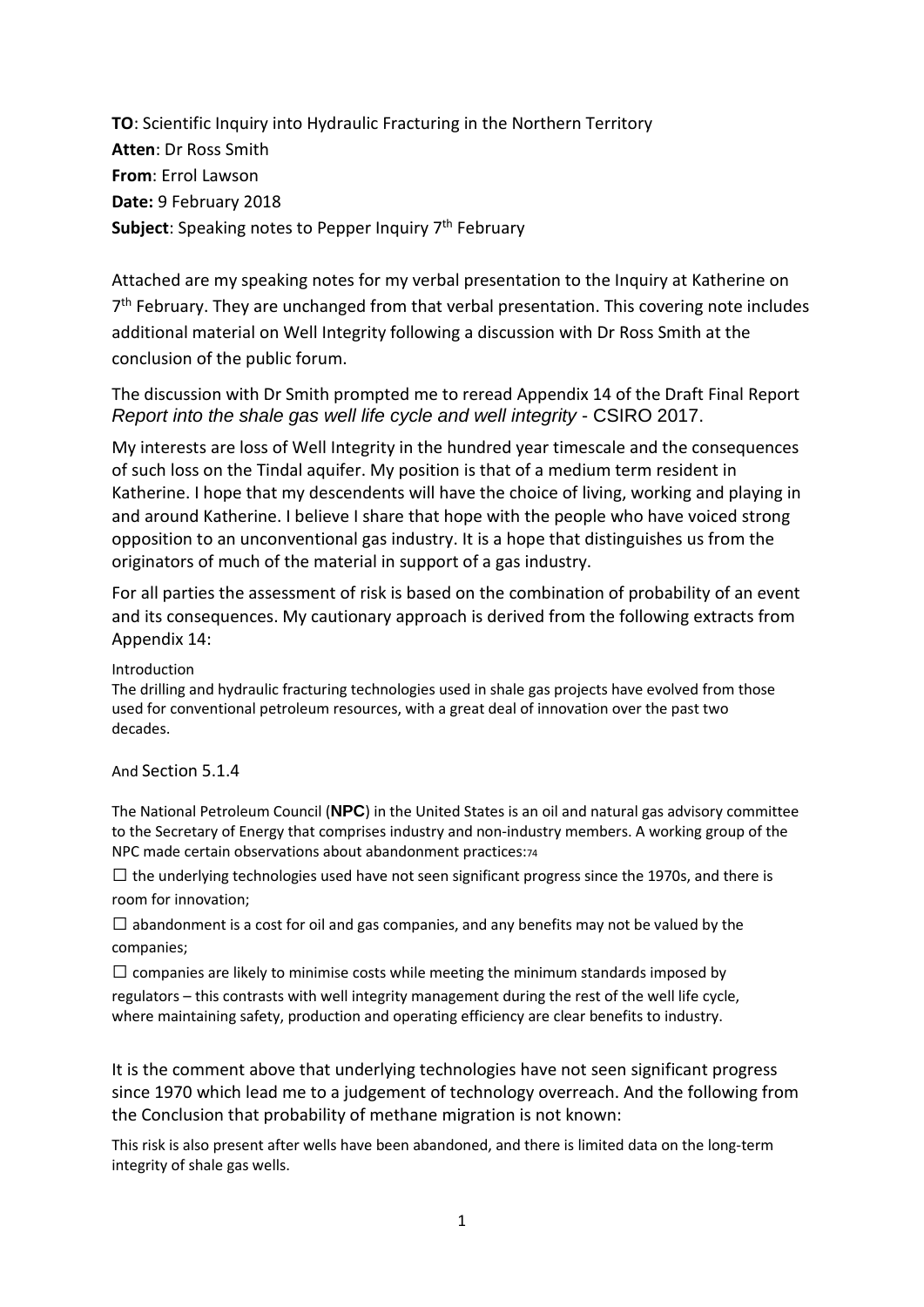I have no difficulty accepting that:

- Overpressure in a depleted shale reservoir may be low
- Permeability of unfracked shale is high
- Pathways from the reservoir to the near surface aquifer are long.

However it seems to be agreed that migration paths from the reservoir upwards are certain to form and the longer the timescale the higher the certainty. There is no knowledge on time lapse before methane reaches the near surface structures, particularly aquifers or the eventual flow rate over an abandoned production field. The cost of resealing an abandoned leaking well is also not known.

Assessment of probability of aquifer contamination of an aquifer and consequent environmental, social and economic impacts by people living in the region and dependent on the Tindal aquifer are strongly influenced by the following:

- Disquiet over many years at the mismanagement (over allocation) of NT groundwater by governments.
- Expressions of that disquiet disregarded by government in favour of lobby groups.
- Opportunity afforded by the Fracking Inquiry for that disquiet to be expressed and heard
- Discovery of PFAS contamination of the Tindal aquifer.

Some of the vigour of expression of opposition experienced by the Panel in the early months of the Inquiry may have had a component of frustration at our inability to get a hearing with government on groundwater management. Our concerns then were possible contamination from fracking in addition to over allocation.

In more recent months the PFAS has brought home the consequences of contamination of the Tindal aquifer and hardened the resolve that the aquifer must not be subject to any risk of further contamination.

I trust the Panel will recognise that assessment of risk by people dependent on the aquifer will always be higher than people living elsewhere.

Errol Lawson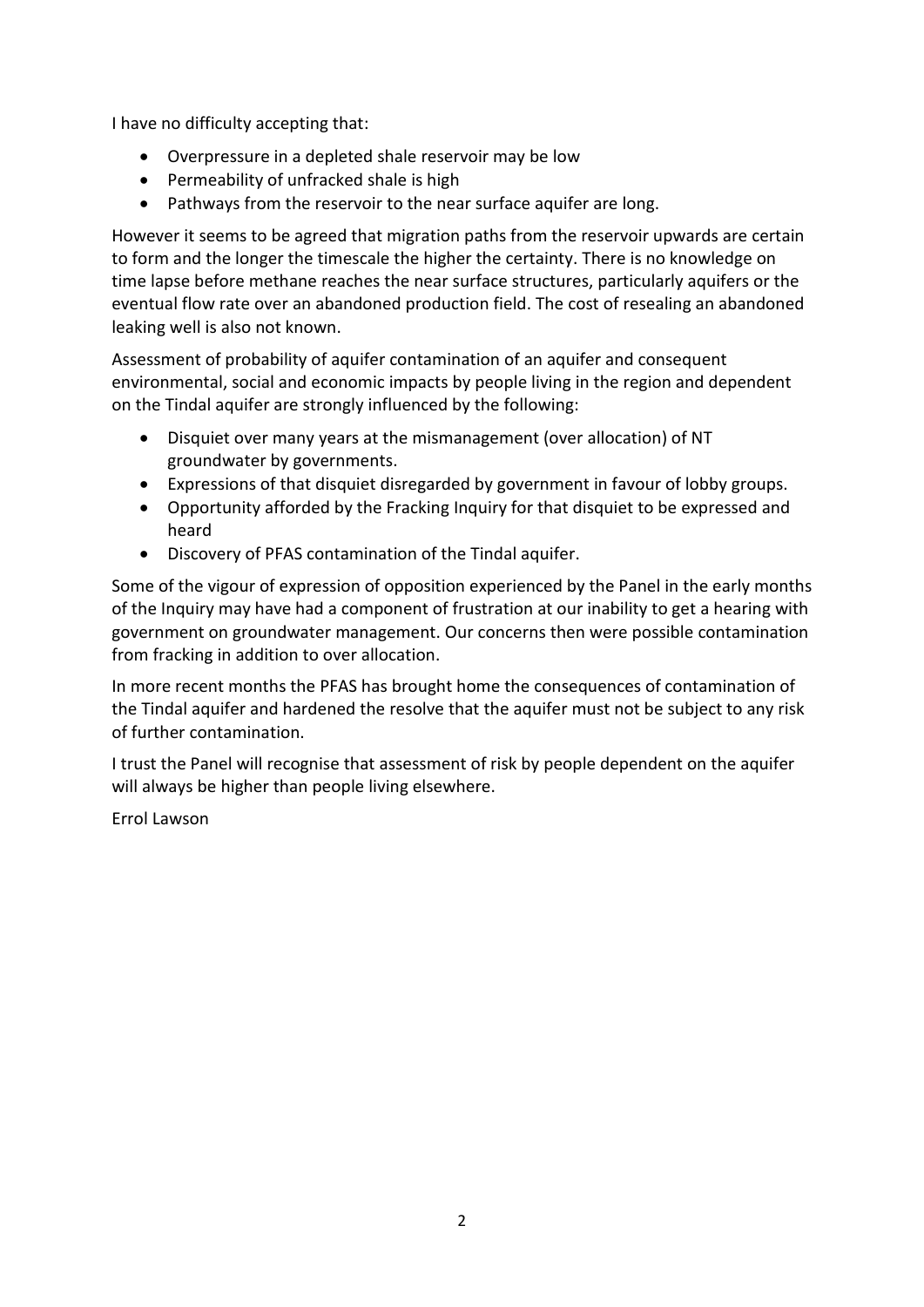# **Speaking notes to Pepper Inquiry-7 February 2018**

# **Errol Lawson**

### **Setting the Scene**

- Decision to Frack or Not-to-Frack is in the Political domain where issues of Public Interest and the Common Good are decided
- Communities' attitudes were polarised almost immediately on first exposure of unconventional gas proposition 4 to 5 years ago
- Inquiry processes and reports may not have changed many minds
- Low level of confidence in Government and mistrust of Industry are entrenched
- Monumental failure of Government to carry out Due Diligence
- Inquiry insistence on evidence-based submissions has led to a deeper understanding of environmental, social and economic consequences of an unconventional gas industry.

#### **Robust Regulatory Regime**

- The Inquiry's Recommendations spell out the details of a "Robust Regulatory Regime"
- Good outcome defining as no previous inquiry has, the scope of a "Robust Regulatory Regime"
- Industry can be relied upon to push back
- The unconventional gas industry is at an early stage of Exploration
- Industry decisions to invest in production, and the rate of production development are in the future, and are not assured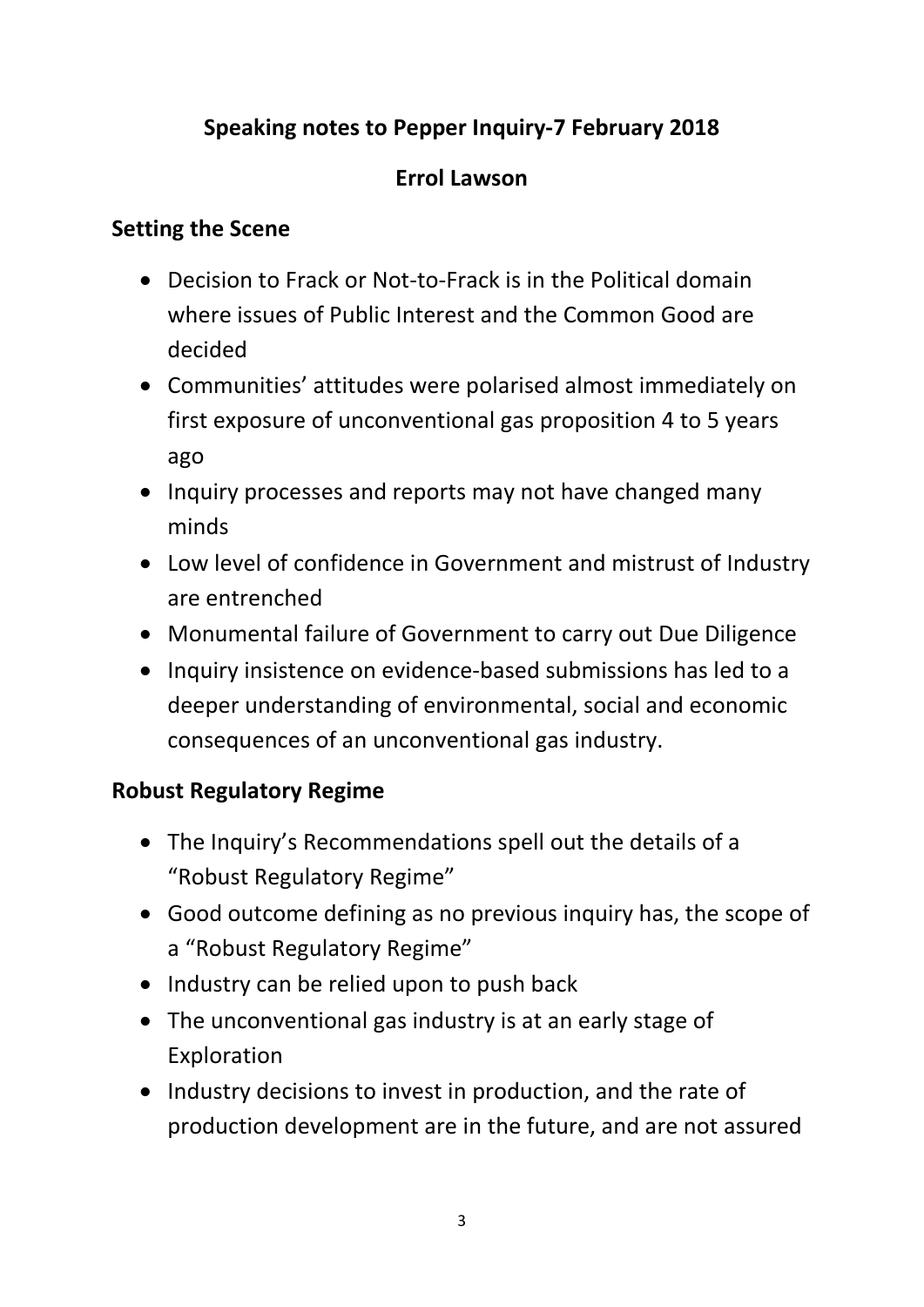- My concern is not about the validity of the "Robust Regulatory Regime" nor its intrinsic capacity to withstand Industry pushback.
- I am concerned about the capability of the government to progressively fund and develop to operational maturity the necessary resources (people, equipment and funding), structures, processes and interfaces with industry to match the growth path of a gas industry through stages of Exploration, Development, Production, Plugging and Abandonment and beyond.
- Application of the User Pays principle to fund the significant investment in a "Robust Regulatory Regime" may not be fair to early starters.

# **Technical Aspects**

- I remain concerned about long term Well Integrity after Plugging and Abandonment
- Industry statements and regulator advice confirm that industry under current regulations has no responsibility for wells after P&A.
- Sometime between Completion and geological processes the cement seal between the outermost casing and the rock will fail resulting in loss of well integrity
- Industry has a vested interest in remediating loss of well integrity during Production
- With loss of well integrity, migration paths develop from the fracked reservoir to the surface and/or intervening aquifers
- ISO 16530-1:2017 refers to Well Integrity; Section 3.6 advises that "Once a well has been abandoned, there is little prospect of re-entering the well for any purpose."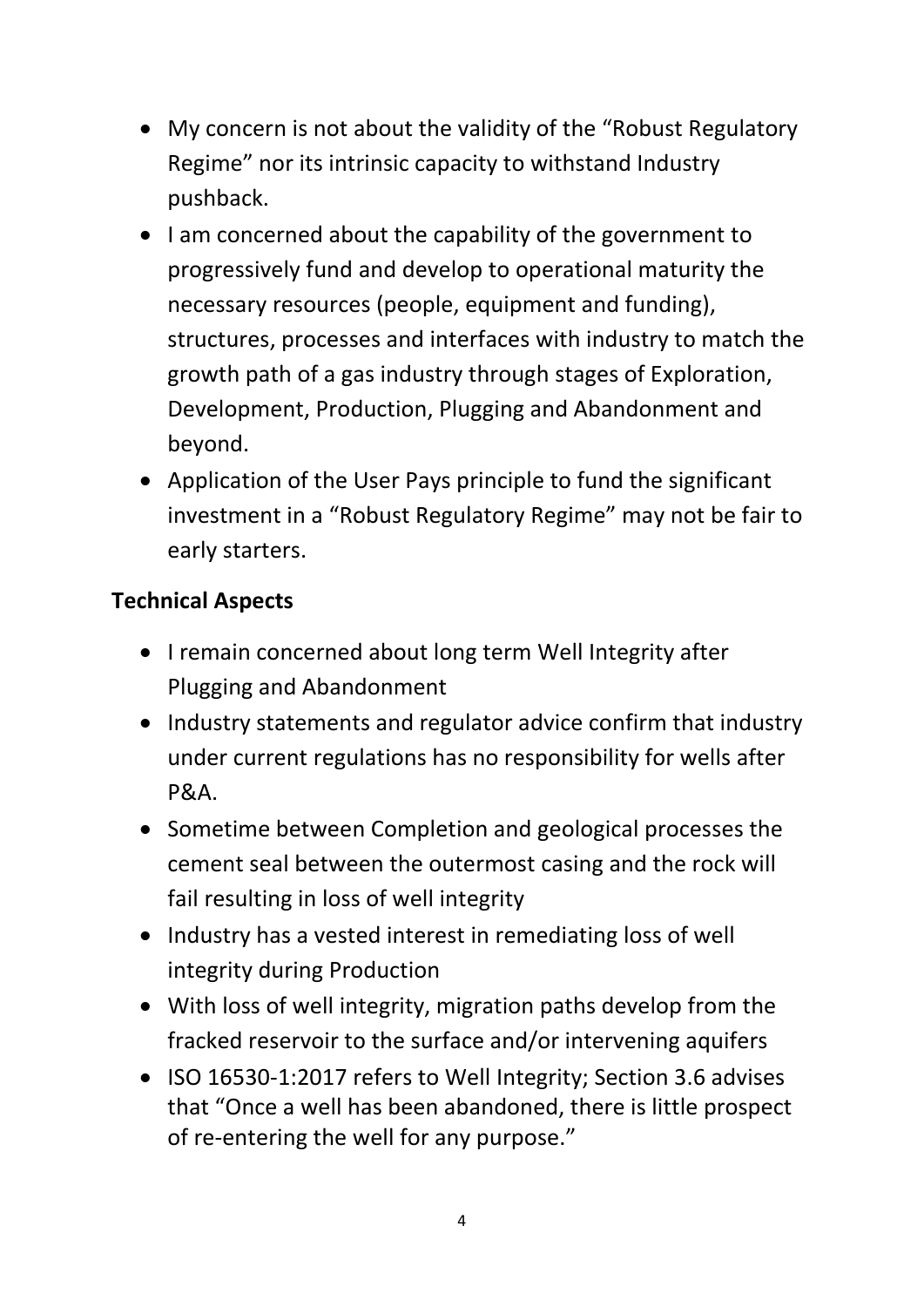- I have enquired "Is gas released after abandonment and can it, and other contaminants, migrate upwards?"
- The answers I get range from "There is no gas left" through "Gas will rise, "to "Hydrostatic pressure will keep it down."
- These examples of the diversity of opinion among experts indicates a degree of uncertainty which surely calls for application of the Precautionary Principle
- I submit that the Inquiry needs to consider the very long term consequences of loss of well integrity after Plugging and Abandonment
- As a green house gas (GHG) methane in the atmosphere is 86 times as effective over a 20 year span as Carbon Dioxide
- The world wide increase in methane emissions challenges the claim that methane can be regarded as a transitional fossil fuel between coal and renewables.

# **Economic Impact**

The ACIL Allen report is:

- Unconvincing in that it follows the pattern of previous reports in:
	- 1. Placing emphasis on jobs and dollars attributable to an unconventional gas industry
	- 2. Assumes that pastoral, tourism and gas industries can coexist
	- 3. Assumes that after the gas industry departs, the affected communities and environment revert to their prior condition
- Most deficient as a source of information on net value to the Territory and communities to guide government decisions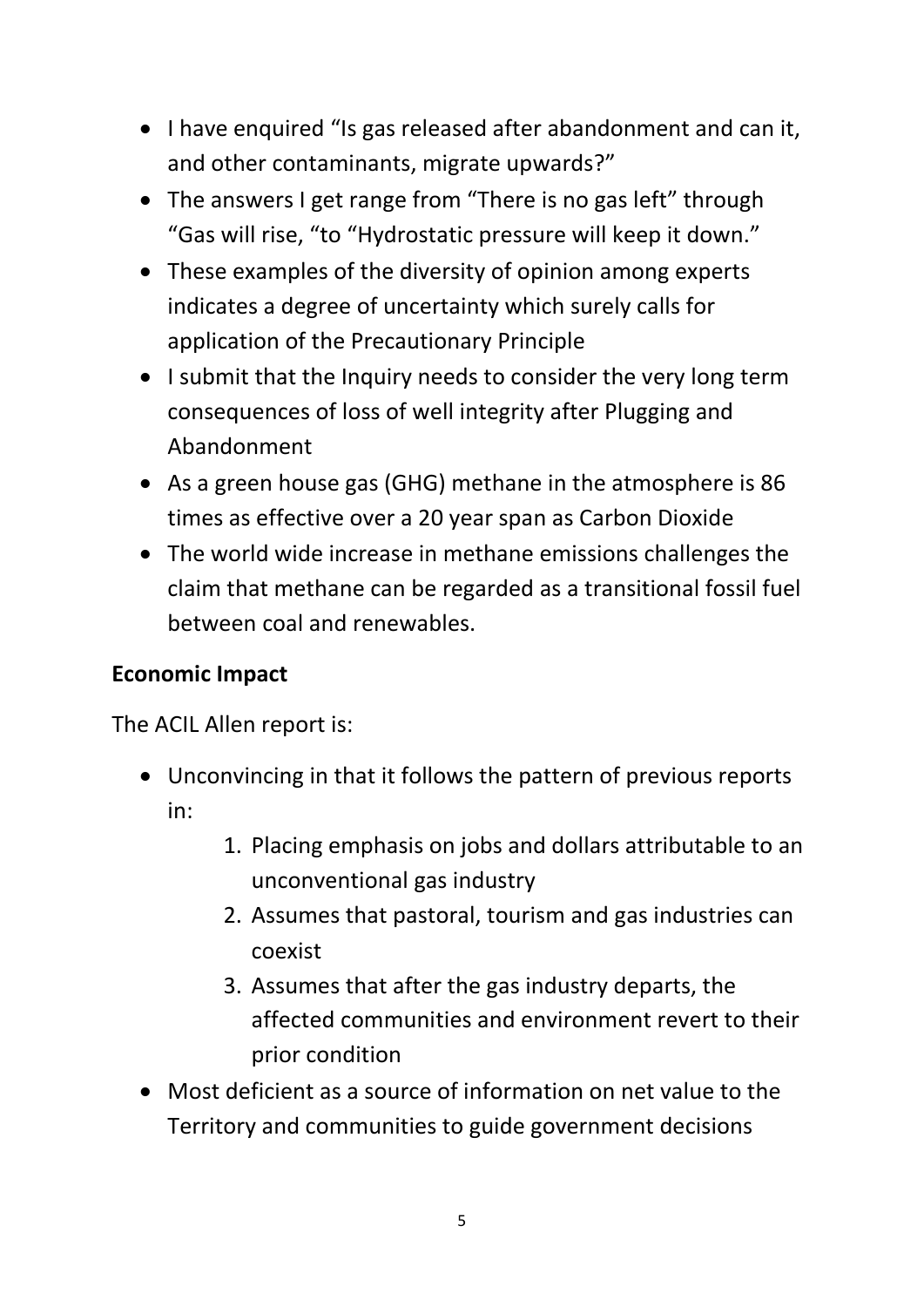• Fails to break down Full Time Equivalent jobs figures into Direct, Indirect and Induced for each of the phases of Exploration, Appraisal, Development, Production, and post Abandonment and Plugging.

## **Social Impact**

In submission 530, I commented on the "*Report of NT Fracking Social Impacts | Beetaloo sub-basin case study Katherine (15 December 2017)."* Subsequently I have read the report of that session by Coffey and it seems that that my expectations of a Social Impact study differ markedly from those pursued by Coffey.

I believe the following points are relevant:

- A mechanistic approach which takes no account of the predispositions of the group/community being assessed is not likely to produce information on long term results
- The "impacts" considered are the initial impacts, the consequences of which are dependent on the characteristics of the affected group/community
- They are tangible, short term impacts whereas I consider an assessment of social impacts requires an examination of the social capital, an intangible asset, of the group/community and their resilience in dealing with long term permanent consequences
- With regard to Social Licence to Operate (SLO) the measures proposed by CSIRO are questioned. The treatment is theoretical and takes no account of the previous interactions between, in this case the government and industry as promoters of an unconventional gas industry and some members of the NT Community.